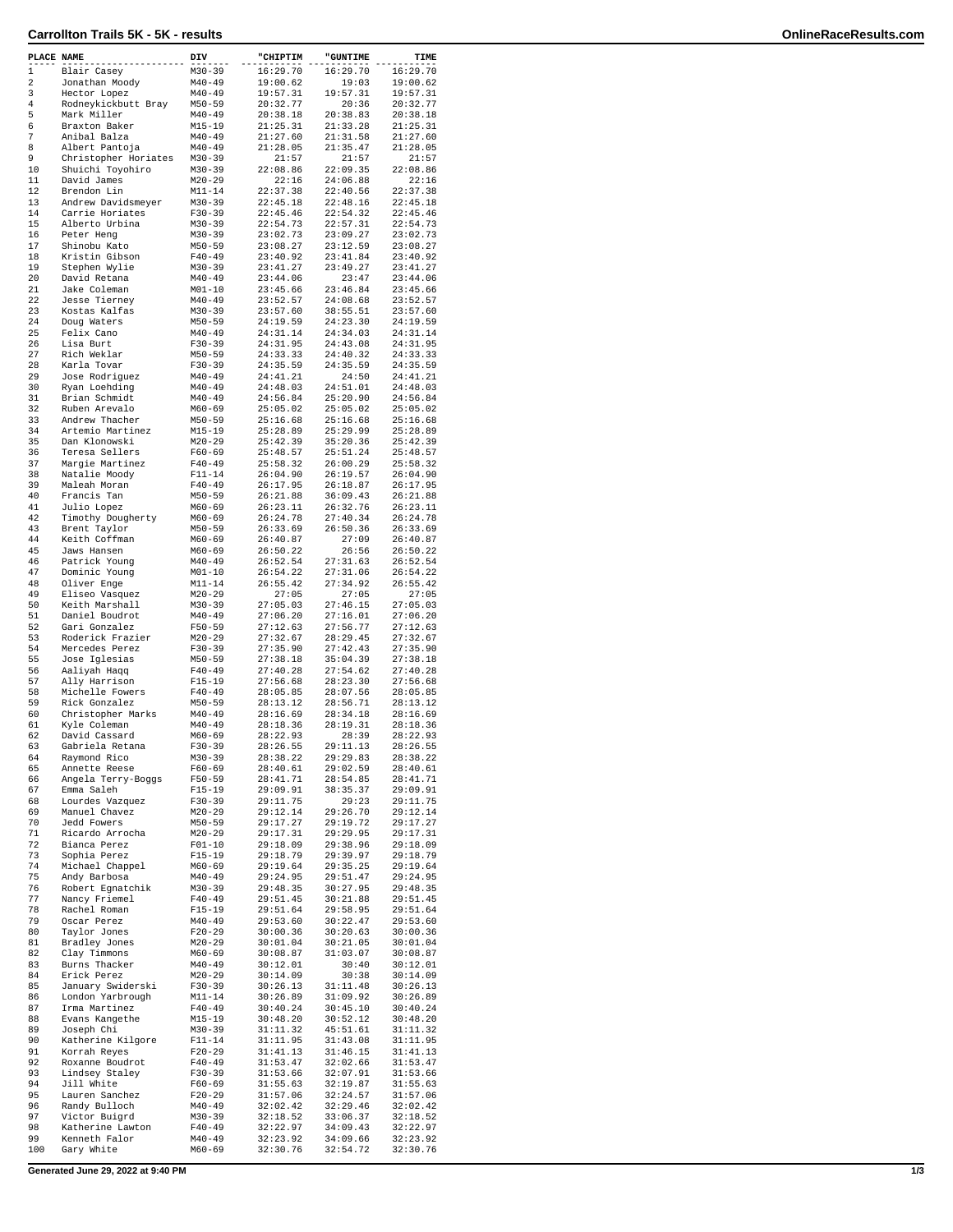## **Carrollton Trails 5K - 5K - results OnlineRaceResults.com**

| PLACE NAME |                                   | DIV                      | "CHIPTIM             | "GUNTIME             | TIME                 |
|------------|-----------------------------------|--------------------------|----------------------|----------------------|----------------------|
| 101        | Paula Olson                       | $F50 - 59$               | 32:35.70             | 32:39.76             | 32:35.70             |
| 102        | Tammy Lipper                      | $F50 - 59$               | 32:46.92             | 33:48.82             | 32:46.92             |
| 103        | Chris Cantrell                    | $F60 - 69$               | 32:46.93             | 33:36.04             | 32:46.93             |
| 104        | Alex Rodriquez                    | $M40 - 49$               | 32:47.84             | 32:59.37             | 32:47.84             |
| 105<br>106 | Sanjay Naik<br>Maria Jobel Cuevas | $M50 - 59$<br>$F40 - 49$ | 32:47.88<br>32:48.73 | 32:59.17<br>33:02.51 | 32:47.88<br>32:48.73 |
| 107        | Jennifer Loehding                 | $F40 - 49$               | 32:51.03             | 33:19.89             | 32:51.03             |
| 108        | Melanie Sparks                    | $F60 - 69$               | 32:52.17             | 33:17                | 32:52.17             |
| 109        | Pierce Marten                     | $F11 - 14$               | 32:57.35             | 33:50.29             | 32:57.35             |
| 110        | Emily Whitehurst                  | F30-39                   | 33:01.36             | 33:45.14             | 33:01.36             |
| 111        | Lindsey Marten                    | $F30-39$                 | 33:03                | 33:57.59             | 33:03                |
| 112<br>113 | Kason Kilgore                     | $M11 - 14$               | 33:19.25<br>33:28.58 | 33:50.80             | 33:19.25<br>33:28.58 |
| 114        | Grayson Bybee<br>Althea Iglesias  | $M01 - 10$<br>F50-59     | 33:29.27             | 33:51.90<br>42:11.23 | 33:29.27             |
| 115        | Crystal Grace Njenga              | $F11 - 14$               | 33:38.11             | 33:42.10             | 33:38.11             |
| 116        | Adrian Rueda                      | $M11 - 14$               | 33:42.34             | 34:13.73             | 33:42.34             |
| 117        | Richard Rachel                    | M70                      | 33:56.68             | 35:25.87             | 33:56.68             |
| 118        | Olivia Kleiner                    | $F20-29$                 | 33:59.69             | 34:12.32             | 33:59.69             |
| 119        | Julian Retana                     | $M01 - 10$               | 34:00.30             | 34:01.44             | 34:00.30             |
| 120<br>121 | Xavier Moore<br>Mason Marks       | $M15 - 19$<br>$M01 - 10$ | 34:02.57<br>34:11.11 | 34:02.57<br>34:26.56 | 34:02.57<br>34:11.11 |
| 122        | Caroline Moody                    | $F11 - 14$               | 34:11.64             | 34:26.76             | 34:11.64             |
| 123        | Nicholas Friemel                  | $M40 - 49$               | 34:17.42             | 35:11.12             | 34:17.42             |
| 124        | Rebeca Masdon                     | F30-39                   | 34:21.64             | 35:29.20             | 34:21.64             |
| 125        | Gideon Masdon                     | $M11 - 14$               | 34:22.09             | 35:28.38             | 34:22.09             |
| 126        | Kiet Tran                         | $M11 - 14$               | 34:23.12             | 35:03.67             | 34:23.12             |
| 127<br>128 | Dave Heng                         | $M60 - 69$               | 34:26.35<br>34:30.78 | 35:09.34<br>37:25.62 | 34:26.35             |
| 129        | Helio Perez<br>David Taylor       | $M50 - 59$<br>$M40 - 49$ | 34:33.76             | 34:54.25             | 34:30.78<br>34:33.76 |
| 130        | Brenda Russell                    | $F40 - 49$               | 34:37.70             | 34:44.90             | 34:37.70             |
| 131        | Margaret Kamau                    | $F40 - 49$               | 34:42.57             | 34:52.76             | 34:42.57             |
| 132        | Daniel Truax                      | $F20-29$                 | 34:44.64             | 35:19.30             | 34:44.64             |
| 133        | Claudia Rodriguez                 | $F40 - 49$               | 35:11.65             | 35:22.86             | 35:11.65             |
| 134        | Mia Barbosa                       | $F15-19$                 | 35:16.83             | 35:44                | 35:16.83             |
| 135<br>136 | Paige DeLeon                      | $F50 - 59$               | 35:26.51             | 35:47.39             | 35:26.51<br>35:35.30 |
| 137        | Matt Spohn<br>Cynthia Barnes      | $M40 - 49$<br>$F60-69$   | 35:35.30<br>35:46.97 | 36:24.07<br>36:04.18 | 35:46.97             |
| 138        | Myrna Nugraha                     | $F30-39$                 | 35:52.20             | 51:36.42             | 35:52.20             |
| 139        | Minimol Aneefa                    | $F40 - 49$               | 35:54.51             | 36:50.64             | 35:54.51             |
| 140        | Chris Litfin                      | $M40 - 49$               | 36:00.67             | 42:41.22             | 36:00.67             |
| 141        | Paul Reid                         | $M40 - 49$               | 36:02.95             | 36:23.57             | 36:02.95             |
| 142        | Kristine Spinner                  | $F50 - 59$               | 36:06.61             | 36:53.13             | 36:06.61             |
| 143        | Andrew Ngotho                     | $M50 - 59$               | 36:11.57             | 42:50.79             | 36:11.57             |
| 144<br>145 | David Perez<br>Audrey Kleiner     | $M30 - 39$<br>$F20-29$   | 36:24.01<br>36:26.59 | 36:48.82<br>36:38.11 | 36:24.01<br>36:26.59 |
| 146        | William Duncan                    | $M40 - 49$               | 36:29.68             | 36:57.37             | 36:29.68             |
| 147        | Collette Berenguer                | $F30-39$                 | 36:30.12             | 37:51.10             | 36:30.12             |
| 148        | Waldemar Berenguer                | $M30 - 39$               | 36:30.16             | 37:51.24             | 36:30.16             |
| 149        | Getsemani Arellano                | $M40 - 49$               | 36:30.17             | 45:22.44             | 36:30.17             |
| 150        | Leah Marks                        | $F40 - 49$               | 36:33.25             | 36:50.75             | 36:33.25             |
| 151<br>152 | Annette Helmcamp                  | F50-59<br>$F60 - 69$     | 36:42.81             | 36:45.38<br>37:23.07 | 36:42.81             |
| 153        | Carol Berry<br>Ron Ferguson       | M70                      | 36:48.66<br>36:50.05 | 37:14.49             | 36:48.66<br>36:50.05 |
| 154        | Johnson Carrie                    | $F50 - 59$               | 36:54.43             | 37:13.21             | 36:54.43             |
| 155        | Nathan Moody                      | $M01 - 10$               | 37:03.47             | 37:20.48             | 37:03.47             |
| 156        | Dexter Cook                       | M70                      | 37:09.30             | 38:33.03             | 37:09.30             |
| 157        | Rachel Hoff                       | $F20-29$                 | 37:33.80             | 38:06.89             | 37:33.80             |
| 158<br>159 | Anh Linh Tran                     | $F40 - 49$               | 37:42.19             | 38:25.66             | 37:42.19             |
| 160        | Jordan Stryk<br>Charles Kilgore   | $M30 - 39$<br>$M40 - 49$ | 37:45.43<br>37:52.97 | 38:41.34<br>38:28.45 | 37:45.43<br>37:52.97 |
| 161        | Jose Perez                        | M70                      | 37:57.50             | 38:21.86             | 37:57.50             |
| 162        | Christian Rueda                   | $M15 - 19$               | 38:22.88             | 38:54                | 38:22.88             |
| 163        | Justine Thomas                    | $M40 - 49$               | 38:23.77             | 39:19.67             | 38:23.77             |
| 164        | Ana Perez                         | $F20-29$                 | 38:32.71             | 38:40.44             | 38:32.71             |
| 165        | Rocio Rivera                      | $F20-29$                 | 38:33.96             | 39:14.36             | 38:33.96             |
| 166<br>167 | Chris Kilfer<br>Daniel Retana     | $M50 - 59$<br>$M11 - 14$ | 38:43.84<br>38:44.13 | 39:09.63<br>38:45.08 | 38:43.84<br>38:44.13 |
| 168        | Jamie Saleh                       | $F30 - 39$               | 39:05.62             | 47:50.71             | 39:05.62             |
| 169        | Aundria Smith                     | $F60 - 69$               | 39:38.79             | 39:57.70             | 39:38.79             |
| 170        | Jennifer Curtiss                  | $F60 - 69$               | 39:39.91             | 40:42.27             | 39:39.91             |
| 171        | Sandra Litfin                     | F50-59                   | 39:46.26             | 45:56.73             | 39:46.26             |
| 172        | Jess Stapp                        | F11-14                   | 39:50.08             | 40:31.73             | 39:50.08             |
| 173<br>174 | Kim Bybee<br>James Cline          | $F40 - 49$<br>$M50 - 59$ | 39:54.56<br>40:07.03 | 40:17.87<br>40:59.24 | 39:54.56<br>40:07.03 |
| 175        | Gabriela Perez                    | $F11 - 14$               | 40:22.29             | 40:45.60             | 40:22.29             |
| 176        | Claudia Chavarro                  | $F30-39$                 | 40:53.34             | 41:23.28             | 40:53.34             |
| 177        | Dean Moody                        | M70                      | 41:07.62             | 41:31.90             | 41:07.62             |
| 178        | Everett Saleh                     | $M01 - 10$               | 41:08.05             | 47:51.60             | 41:08.05             |
| 179        | Jeff Goodman                      | $M60 - 69$               | 41:31.04             | 41:52.26             | 41:31.04             |
| 180        | Victoria Perez                    | $F11 - 14$               | 41:39.28<br>41:47.60 | 42:01.77             | 41:39.28<br>41:47.60 |
| 181<br>182 | Monica Martinez<br>Aubrey Urbina  | $F11 - 14$<br>$F11 - 14$ | 41:47.83             | 41:53.09<br>41:53.14 | 41:47.83             |
| 183        | Richard Gonzales                  | $M30 - 39$               | 42:04.94             | 42:13.18             | 42:04.94             |
| 184        | Elissa Barbosa                    | $F40 - 49$               | 42:09.23             | 42:35.41             | 42:09.23             |
| 185        | Christopher Lopez                 | $M30 - 39$               | 42:14.80             | 43:03.10             | 42:14.80             |
| 186        | Amanda Poland                     | F30-39                   | 42:14.88             | 43:02.91             | 42:14.88             |
| 187        | Gareth Mason                      | $M20-29$                 | 42:22.81             | 50:22.10             | 42:22.81             |
| 188        | Janice Cotton                     | $F60 - 69$               | 42:47.50             | 43:07.01             | 42:47.50             |
| 189<br>190 | Gabrielle Lipper<br>Terri Allison | $F01 - 10$<br>$F60 - 69$ | 43:05.19<br>43:06.38 | 44:01.02<br>44:04.49 | 43:05.19<br>43:06.38 |
| 191        | Jack Hammers                      | $M01 - 10$               | 43:10.09             | 44:00.68             | 43:10.09             |
| 192        | Katherince Smith                  | F50-59                   | 43:13.58             | 43:33                | 43:13.58             |
| 193        | Zooey Lipper                      | $F01 - 10$               | 43:23.66             | 44:29.88             | 43:23.66             |
| 194        | Roger Sparks                      | $M50 - 59$               | 43:32.29             | 44:09                | 43:32.29             |
| 195        | Silas Bijja                       | $M20 - 29$               | 43:45.16             | 59:42.62             | 43:45.16             |
| 196<br>197 | Madison Lipper<br>Joey Edwards    | $F11 - 14$<br>$M50 - 59$ | 43:50.18<br>43:59.35 | 44:57.14<br>44:36.58 | 43:50.18<br>43:59.35 |
| 198        | Brad Meier                        | $M50 - 59$               | 44:28.88             | 51:23.68             | 44:28.88             |
| 199        | Andrew Horiates                   | M30-39                   | 44:39.04             | 45:44.91             | 44:39.04             |
| 200        | Brianna Perez                     | F11-14                   | 44:46.22             | 45:09.43             | 44:46.22             |
|            |                                   |                          |                      |                      |                      |

**Generated June 29, 2022 at 9:40 PM 2/3**